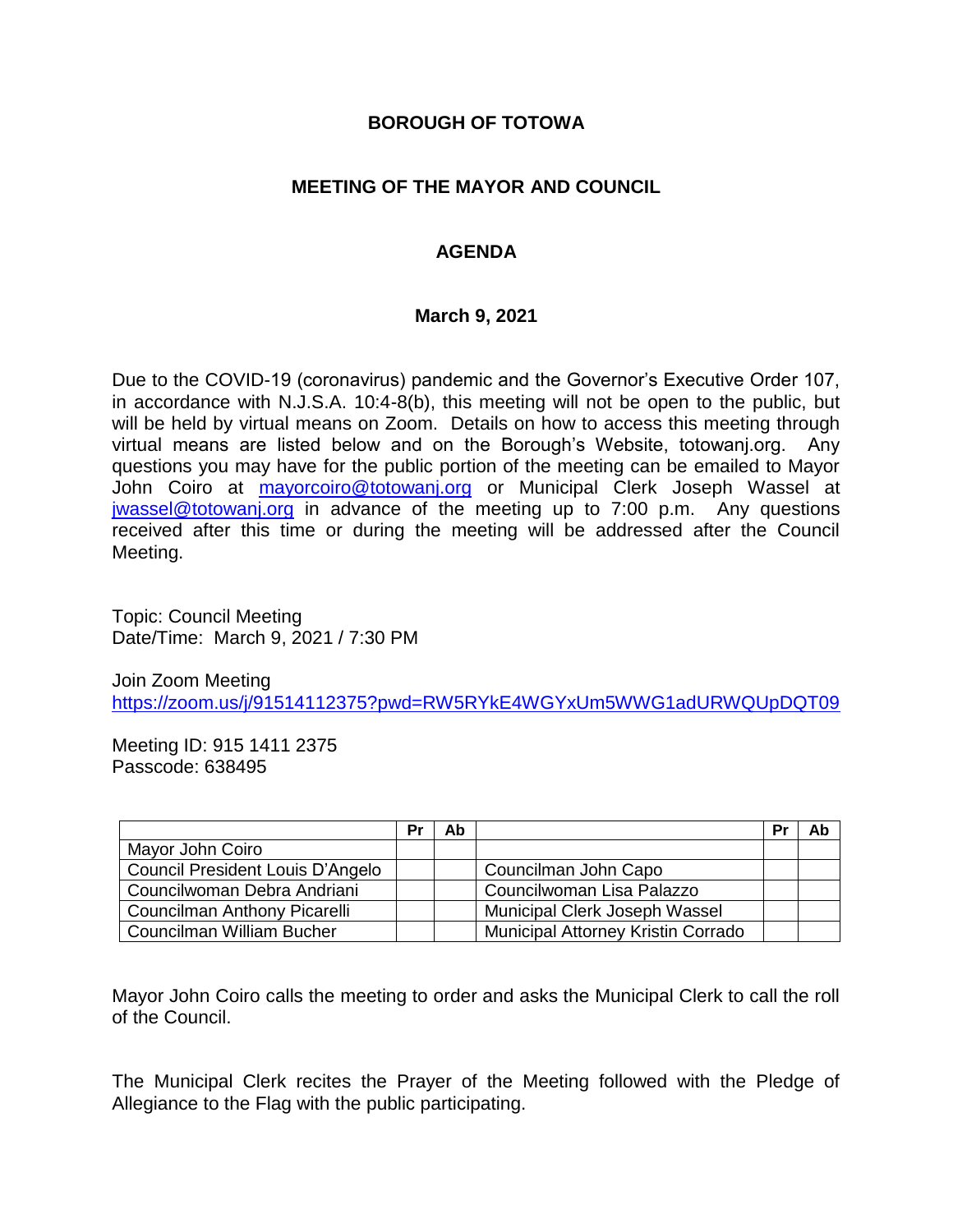The Statement of the Meeting (Open Public Meetings Act) is read by the Municipal Clerk.

Report from Members of the Council, Municipal Clerk and Municipal Attorney.

Mayor Coiro will announce if any citizens emailed any questions pertaining to the public portion of the meeting.

## **CITIZENS HEARD:**

Any questions you may have for the public portion of the meeting can be emailed to Mayor John Coiro at [mayorcoiro@totowanj.org](mailto:mayorcoiro@totowanj.org) or Municipal Clerk Joseph Wassel at [jwassel@totowanj.org](mailto:jwassel@totowanj.org) in advance of the meeting up to 7:00 p.m.

Minutes of the Mayor and Council for the meeting of February 23, 2021.

## **COMMITTEE ON FINANCE: PICARELLI, D'ANGELO, CAPO.**

Resolution No. 2021-06 for the payment of bills.

Resolution authorizing the Treasurer to issue refunds to various property owners pursuant to State Tax Court judgments.

Recommendation of the Committee to appoint a Media Consultant.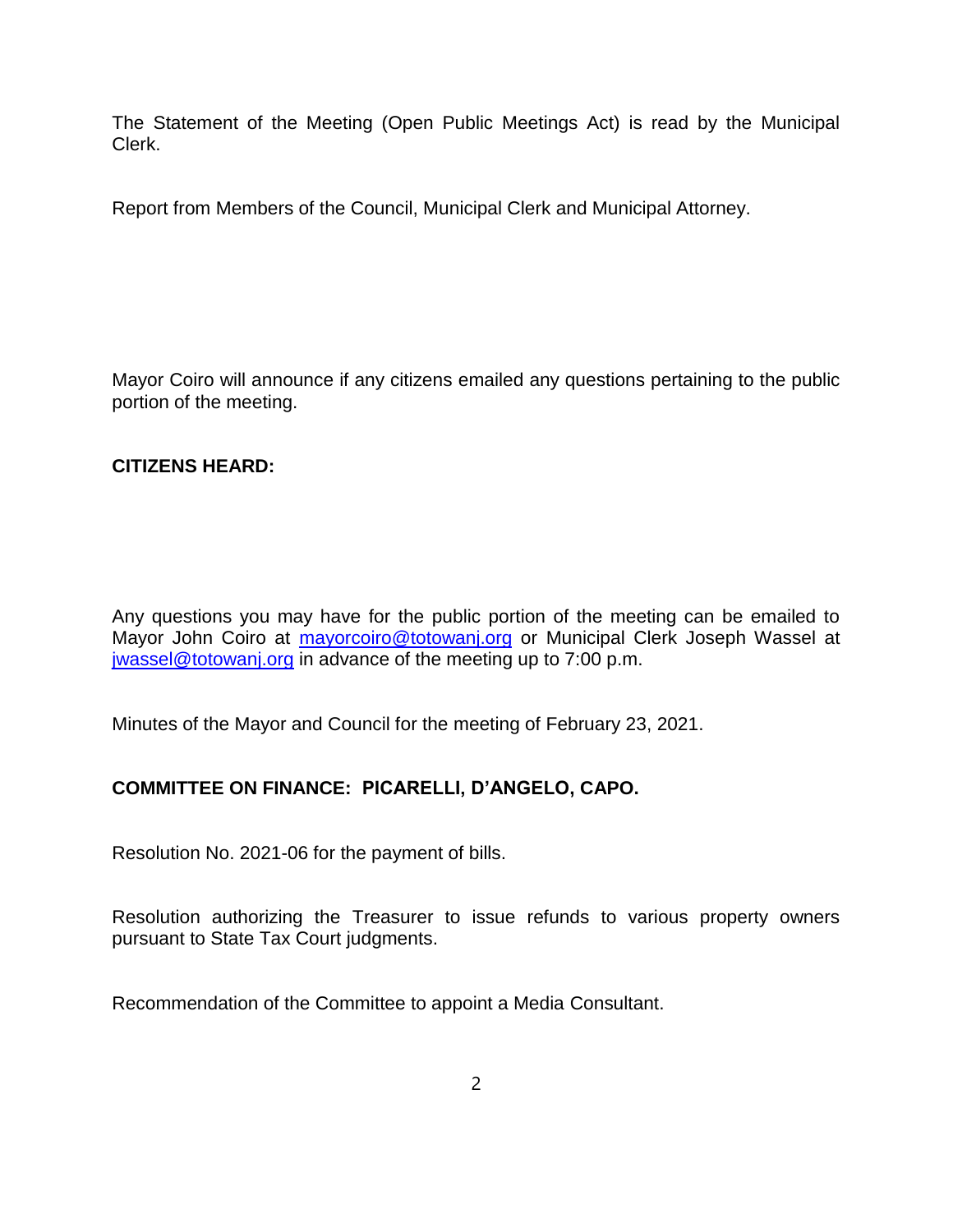Appointment by the Mayor.

Confirm the appointment.

# **COMMITTEE ON PUBLIC SAFETY: D'ANGELO, CAPO, BUCHER.**

Grade increase for Patrol Officer Damian DiIorio from Grade 8 Patrol Officer to Grade 7 Patrol Officer.

## **COMMITTEE ON PUBLIC WORKS: BUCHER, PALAZZO, PICARELLI.**

No report.

# **COMMITTEE ON ENG. & PUB. PROPERTY: CAPO, ANDRIANI, D'ANGELO.**

Letter from Murph's Tavern inviting the Mayor and Council to attend their annual celebration in honor of St. Patrick's Day on Wednesday, March 17, 2021 and requesting permission to have Rosengren Avenue closed from Totowa Road to Union Boulevard on Wednesday, March 17, 2021 from 12:00 p.m. to 2:00 a.m.

Street Closing Authorized By The Mayor.

Resolution Designating The Van Allen House In The Borough Of Totowa As A Historical Municipal Landmark.

Resolution Authorizing The Installation Of Automatic Door Openers At The Borough Of Totowa Municipal Complex Due To The Covid-19 Pandemic.

## **COMMITTEE ON LIAISON & INSPECTION: ANDRIANI, BUCHER, PALAZZO.**

No report.